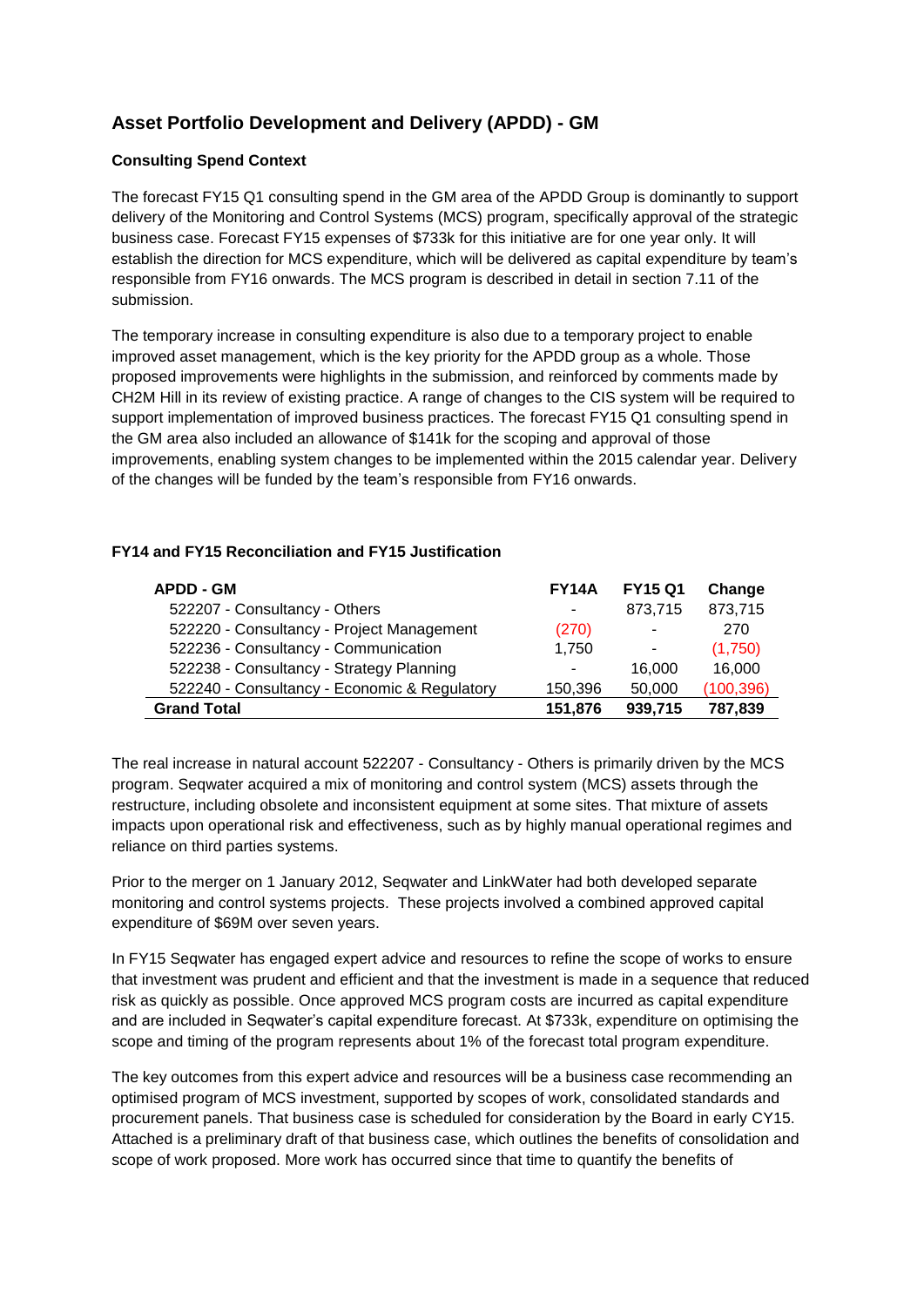investment and the scope of the initial projects. Individual business cases will be prepared for each major project within the program, once the preliminary design for that project has been completed.

The second of the increase in natural account 522207 - Consultancy - Others is a forecast of \$141k for scoping of CIS improvements to support improved asset management. Those improvements are the key priority for the APDD group as a whole.

The need for improvements to asset management were outlined in the submission and highlighted by CH2M Hill in its review for the QCA. For example, section 4.4.2 of the CH2M Hill Report states that weaknesses of the Seqwater asset management approach include:

- Inconsistencies in the roles of specific planning instruments within the proposed Asset Management Framework, driven by legacy documents that remain current and transitional documents filling current Framework gaps
- An inconsistent and somewhat incomplete asset register, impacted by consolidation of asset information from disparate information systems post‐merger
- No consolidated view (in a single document) of the performance objectives for the Seqwater asset portfolio
- Limited 'cascading' of asset performance indicators from strategic objectives down to operational investment 'triggers'
- Asset portfolio operational performance objectives are largely treated separately from corporate performance objectives and are also reported separately
- An immature but developing approach to integration of capital and asset management planning outputs
- A level of 'siloing' in the development of the asset management approach for certain facilities or asset classes
- Limited documentation on either maintenance intervention criteria (outside of timing) or asset deterioration profiles under various operating scenarios.

A focused program of work is underway to address these issues, primarily within the Asset Capability and Sustainability and Engineering and Technical Support teams. That program includes the development of the next generation of Asset Class Plans and Asset Management Plans.

Development of those plans is dependent upon improvements to the CIS system. The priorities for improvement include:

- Development of a reliable and validated 30 year forecast investment profile for asset renewals and maintenance, supported by a clearly documented and robust methodology, which is consistent with leading asset management practice and demonstrates a sound engineering approach to managing assets across their entire lifecycle. This model will ensure that asset management is controlled, coordinated and implemented in a manner that will enable its ongoing application to deliver predictable and repeatable results that are not reliant on subjective assessment and do not depend solely on local knowledge.
- Amendment of the CIS system to better support management of the capital program, enabling replacement of the DAPTIV system. DAPTIV is currently used to manage the program budget within the current financial year. That system is unconnected to the CIS system, which contains actual expenditure and four year forward estimates (including expenditure on the same project in previous and future years). The manual transposition of data between the systems is time consuming and prone to errors.
- Amendment of the CIS system to enable management of the longer term capital program within the same system, ensuring better integration of improvement and renewal planning. At present, the 15 year program is managed through a separate spreadsheet.